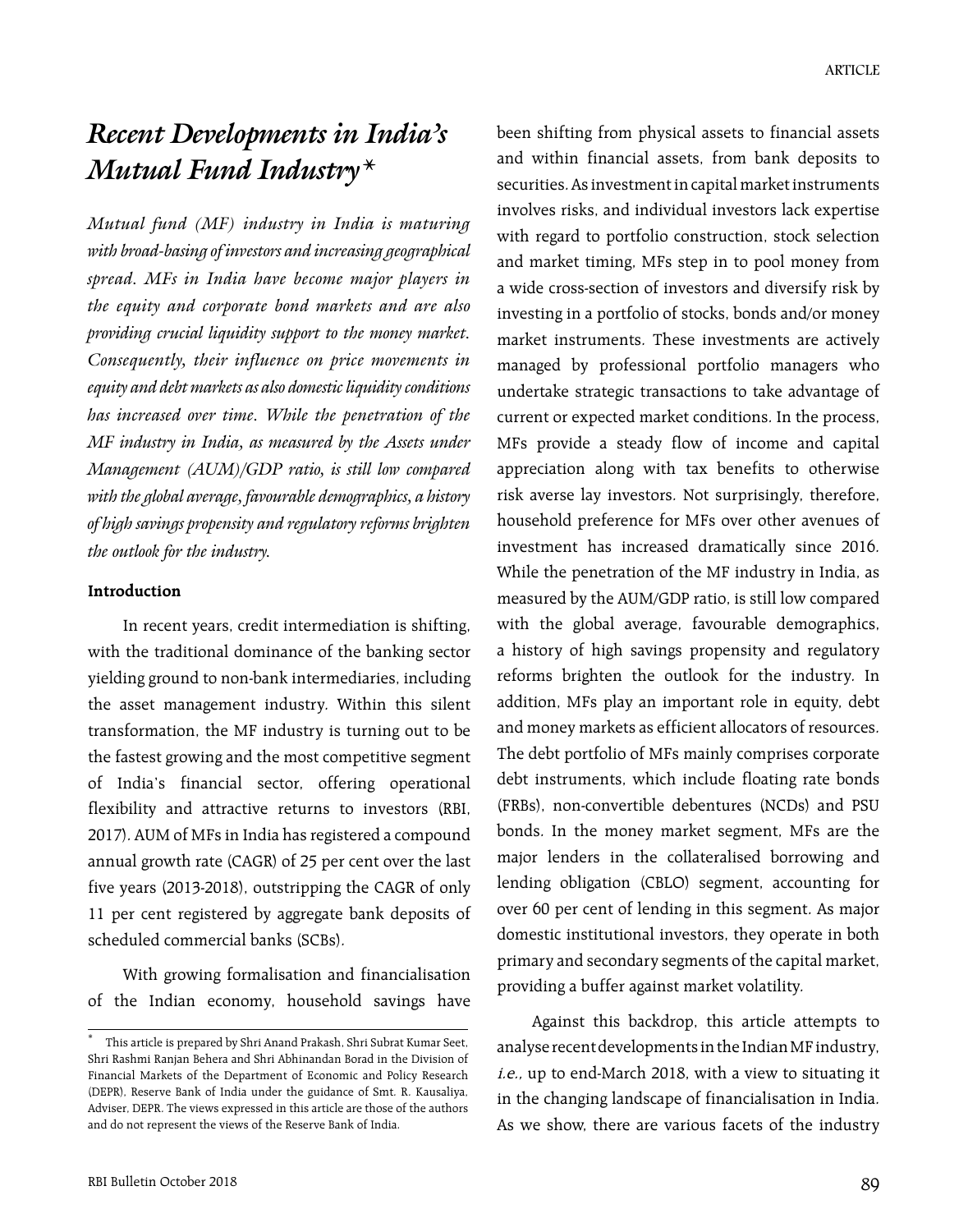that are less known and even less understood. Our view is that the MFs bridge an important information asymmetry pertaining to investments in the markets and by doing so, they facilitate efficient channelisation of savings, expand investment opportunities, foster market development and catalyse higher investment and growth in the economy.

The article is structured into four sections. Section II sets out the policy environment in which the Indian MF industry operates, focusing on various regulatory initiatives taken by the Securities and Exchange Board of India (SEBI) in the recent years to develop the industry. Section III discusses growing financialisation of savings, recent trends in resource mobilisation by MFs, their investments in equity and debt markets in India and how the industry stacks up in relation to the global MF industry. Section IV provides some concluding observations.

## **II. The Policy Environment**

The origins of MFs in India can be traced back to the second half of the 19<sup>th</sup> century when the first investment trust - the Financial Association of India and China - was formed in 1869. The first Industrial Investment Trust was established in 1933 by M/s Premchand Roychand in Bombay. Many other industrial houses also established trusts, which worked as investment companies and mobilised funds from industrial group companies and promoters. However, a solid foundation for the industry was laid in 1963 with the establishment of the Unit Trust of India (UTI) at the initiative of the Reserve Bank of India (RBI) and the Government of India (GoI). It was not until 1987 that new entrants began to shape the evolution of the industry, interspersed with phases of consolidation.

According to AMFI<sup>1</sup>, there are five broad phases of the development of the industry. The first phase (1964-1987) started with the formation of the UTI by

an Act of the Parliament and Unit Scheme 1964 (US' 64) was the first MF scheme launched by it in 1964. By the end of 1988, UTI had AUM of  $\bar{x}$ 67.0 billion. The second phase (1987-1993) marked the emergence of public sector financial companies as MFs, beginning with the establishment of State Bank of India (SBI) MF in 1987. Several other public sector banks, the Life Insurance Corporation of India (LIC) and the General Insurance Corporation of India (GIC) also set up their MFs and the industry's AUM reached  $\bar{z}$ 470.0 billion by end-1993. With the establishment of the SEBI in 1992 to protect investors' interest and to develop and regulate securities markets in India, a new era in the Indian MF industry began in 1993. In the third phase (1993- 2003), private players were allowed to enter the industry and the Indian securities market began to provide Indian investors a variety of MF products. In 1993, SEBI started regulating the MF industry, except UTI, as per SEBI (Mutual Funds) regulations, 1993, which were comprehensively revised and the new regulations notified in 1996. A number of foreign sponsored MFs came into the market and many mergers took place during this phase. At the end of January 2003, there were 33 MFs with total AUM of  $\bar{x}$ 1,218.1 billion. The fourth phase (2003-April 2014), which began with the repeal of the UTI Act 1963 in February 2003 and bifurcation of the UTI into a Specified Undertaking of the Unit Trust of India (SUUTI) and the UTI Mutual Fund, witnessed several mergers among private sector funds that led to further consolidation and growth of the MF industry, which was interrupted in the years following the global financial crisis. The fifth phase (May 2014 onwards) witnessed a revival of the industry with steady growth in inflows and AUM, supported by the SEBI's regulatory measures, enhanced reach through better distribution networks and greater investor education.

The SEBI has taken various measures in recent years to establish a comprehensive and credible  $\frac{1}{1}$  Association of Mutual Funds in India.  $\qquad \qquad$  regulatory regime for the industry, while improving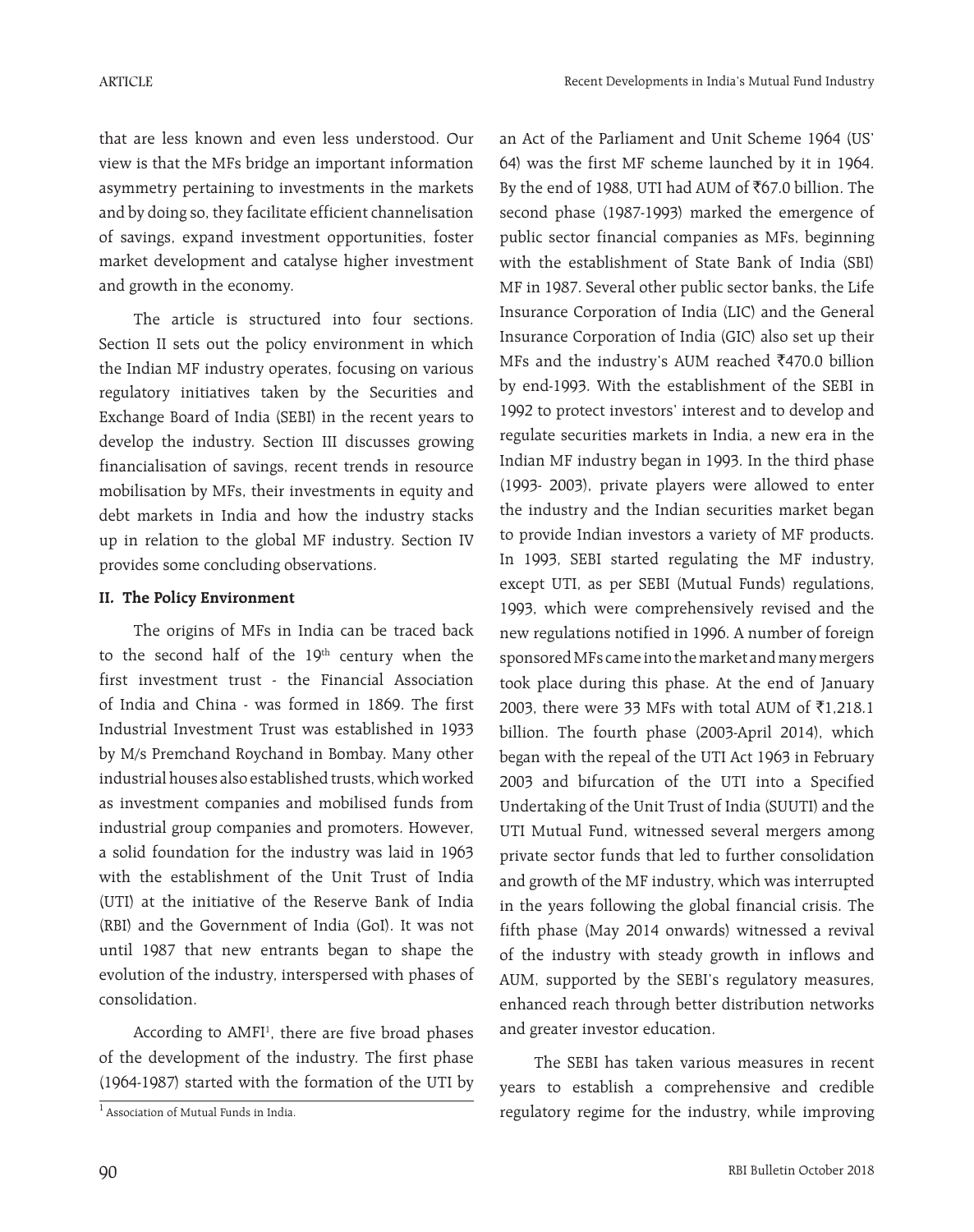accessibility of MF products, re-energising the distribution system, ensuring greater transparency, addressing issues concerning investor protection and awareness.

Under the SEBI's initiatives, a new cadre of distributors was formed in September 2012, which includes postal agents, retired government officials, retired teachers and bank officers who were awarded certificates by the National Institute of Securities Markets (NISM) for distribution of simple MF products. MF distributors were also allowed to use recognised stock exchange platforms to purchase and redeem MF units directly from MFs on behalf of their clients from October 2013. In order to reduce the cost of trading for Asset Management Companies (AMCs) in debt segment, MFs were allowed to directly trade on debt platforms of the stock exchanges by registering themselves under the 'proprietary trading members' category on behalf of schemes managed by them from August 2013. Additional distribution channels through online investment facilities and the burgeoning mobileonly mode for direct investment in MF products were allowed from April 2014 to tap internet savvy users. SEBI registered investment advisors (RIAs) were also allowed to use the infrastructure of recognised stock exchanges to purchase and redeem MF units directly from AMCs on behalf of their clients, including direct plans, from October 2016.

Provisions for separate plans for direct investments*, i.e.,* investments not routed through a distributor, in existing as well as new schemes by MFs, were made available from 2012-13. In September 2012, MFs were incentivised to enhance their reach in small cities beyond the top 15 cities by allowing them to charge additional total expense ratio (TER) up to 30 basis points on daily net assets under the scheme if the new inflows from beyond top 15 cities were at least 30 per cent of the gross new inflows in the scheme or 15 per cent of the average AUM (year to date) of the scheme, whichever is higher.

In order to enhance the reach of MF products amongst small investors, cash transactions in MFs to the extent of  $\bar{\tau}$ 20,000 per investor per MF per financial year were allowed in September 2012 and this was further increased to  $\text{\textsterling}50,000$  in May 2014. Investment in MFs through e-wallets has been introduced in April 2017 to channelise household savings into the capital market as well as to promote digital payments in the MF industry. In July 2013, the SEBI mandated that MFs should label their schemes in terms of maturity (short/ medium/ long term), investment objective and level of risk with three colour codes to depict low, moderate and high levels of risk. In order to address the issue of mis-selling of MF products and for providing investors an easy understanding of the type of product/scheme, product labelling in MFs was further rationalised in July 2015 by replacing risk depiction through colour codes with a pictorial meter named 'Riskometer', which appropriately depicts five levels of risk in any specific scheme. From September 2012, AMCs were required to disclose half yearly financial results of MFs on their websites and through advertisement in at least one national English daily newspaper and one regional newspaper in order to increase transparency and enhance the quality of disclosure for investors. Disclosure of information pertaining to average AUM of various categories of schemes, various investor types, contributions from sponsors and their associates on a monthly basis on their website was also mandated in April 2014. In October 2012, the SEBI stipulated that MFs should annually set apart at least 2 basis points of daily net assets within the maximum limit of TER for investor education and awareness initiatives. Printed literature on MFs in regional languages was also mandated and MFs are encouraged to introduce investor awareness campaigns using electronic media in regional languages.

In 2017-18, SEBI undertook measures for categorisation and rationalisation of MF schemes in order to bring uniformity across MFs and to standardise the scheme categories and characteristics.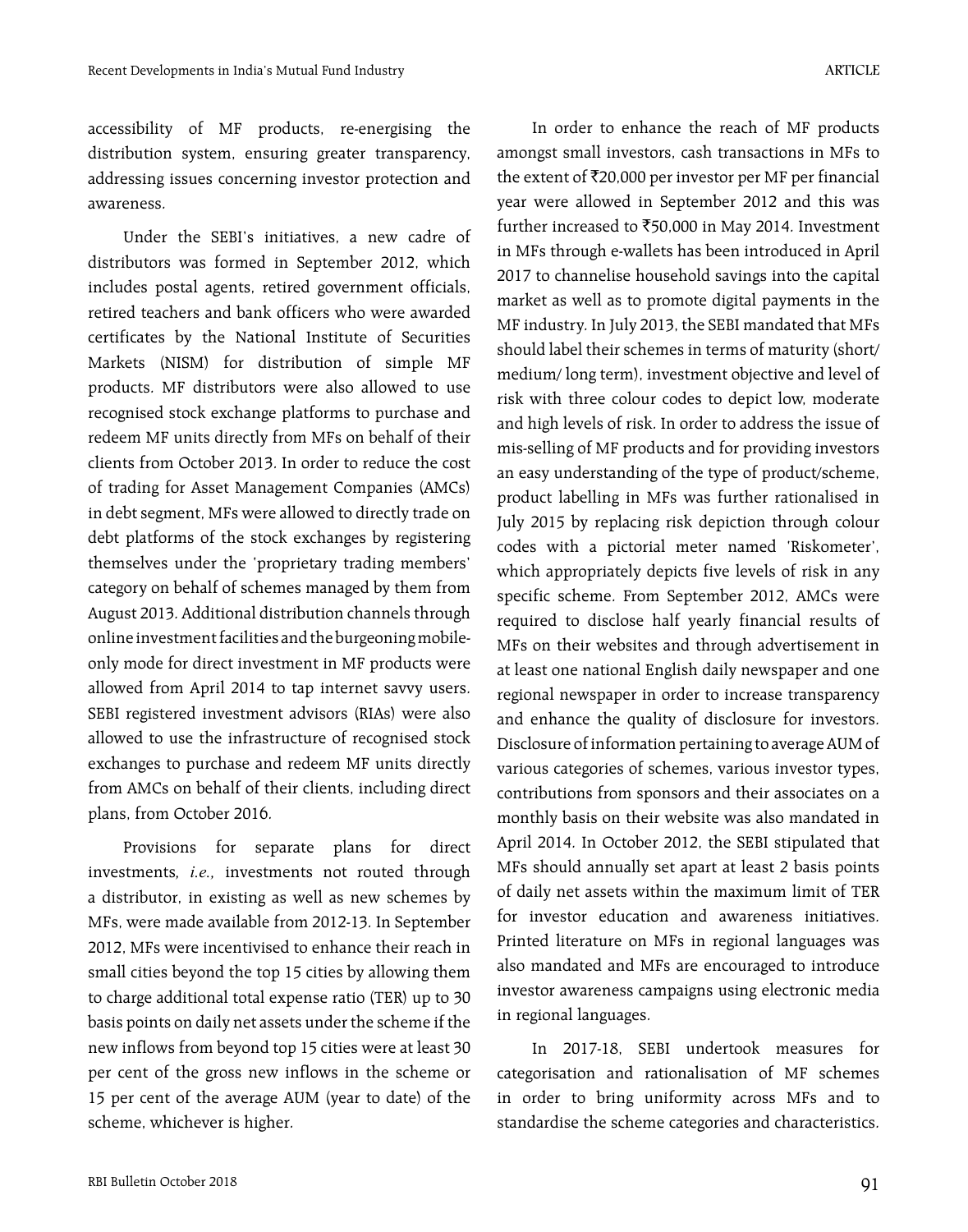The earlier provision of additional TER of up to 30 basis points for inflows from beyond top 15 cities has now been permitted only for inflows from beyond top 30 cities. AMCs are required to disclose on a daily basis the TER of all schemes under a separate head 'Total Expense Ratio of Mutual Fund Schemes' on their websites in order to bring uniformity in disclosure of actual TER charged in respect of MF schemes and to enable the investors to take informed decisions. The performance of the MF schemes needs to be benchmarked to the total return variant of the index chosen as a benchmark going forward instead of the present system of benchmarking to the price return variant of the index, which only captures capital gains of the index constituents. This is intended to enable the investors to compare the performance of a scheme *vis-à-vis* the total return generated by the benchmark index<sup>2</sup>.

## **III. Recent Trends in Resource Mobilisation**

At end-March 2018, there were 45 MF companies registered with the SEBI which managed an AUM of `21,360.4 billion. Of the total AUM, 83 per cent was held by private sector MFs and 17 per cent by public sector MFs. The ratios of AUM of MFs to GDP and net mobilisation by MFs to gross domestic savings have increased significantly over the years (Table 1).

**Table 1: Ratios of MF AUM as per cent of GDP and Net Mobilisation by MFs as per cent of Gross Domestic Savings**

| Year                                                                                                                  | MF AUM % of<br>GDP | Net Mobilisation by<br>MFs as % of Gross<br>Savings |  |  |  |  |
|-----------------------------------------------------------------------------------------------------------------------|--------------------|-----------------------------------------------------|--|--|--|--|
| 2011-12                                                                                                               | 6.7                | $-0.7$                                              |  |  |  |  |
| 2012-13                                                                                                               | 7.1                | 2.3                                                 |  |  |  |  |
| 2013-14                                                                                                               | 7.3                | 1.5                                                 |  |  |  |  |
| 2014-15                                                                                                               | 8.7                | 2.6                                                 |  |  |  |  |
| 2015-16                                                                                                               | 9.0                | 3.1                                                 |  |  |  |  |
| 2016-17                                                                                                               | 11.5               | 7.5                                                 |  |  |  |  |
| 2017-18                                                                                                               | 12.7               |                                                     |  |  |  |  |
| $\mathbf{e}$ Misimum of $\mathbf{e}$ is the second $\mathbf{e}$ and $\mathbf{e}$ is the second second of $\mathbf{e}$ |                    |                                                     |  |  |  |  |

**Source:** Ministry of Statistics and Programme Implementation (MOSPI) and AMFI.

 $^2$  Benchmark indices include BSE Sensex, Nifty 50, BSE 100, BSE 200,  $etc.$ 

This remarkable transformation has greatly facilitated shifts in household saving patterns. Indian households, which contributed 54.0 per cent of the gross savings of the economy in 2016-17, have historically been risk-averse, preferring investments in physical assets and gold. However, this pattern is slowly changing in the backwash of demonetisation in November 2016 and shifts towards MFs have become large. With increasing development of the financial sector, the household sector's savings in physical assets and gold & silver ornaments taken together declined significantly from 60 per cent in 2011-12 to 51 per cent in 2016-17 (Chart 1).

In addition to demonetisation, implementation of new regulations such as the Real Estate (Regulation and Development) Act, 2016 (RERA) and the Benami Transactions (Prohibition) Amendment Act, 2016 have also contributed to greater formalisation of the economy causing shifts in savings from physical to financial investments. This has energised non-bank intermediaries like MFs, which give relatively higher returns on liquid investments than housing and/or gold (Chart 2). The consumer demand for gold in India declined by around 24 per cent from 1,002 tonnes in 2010 to 763 tonnes in 2017.

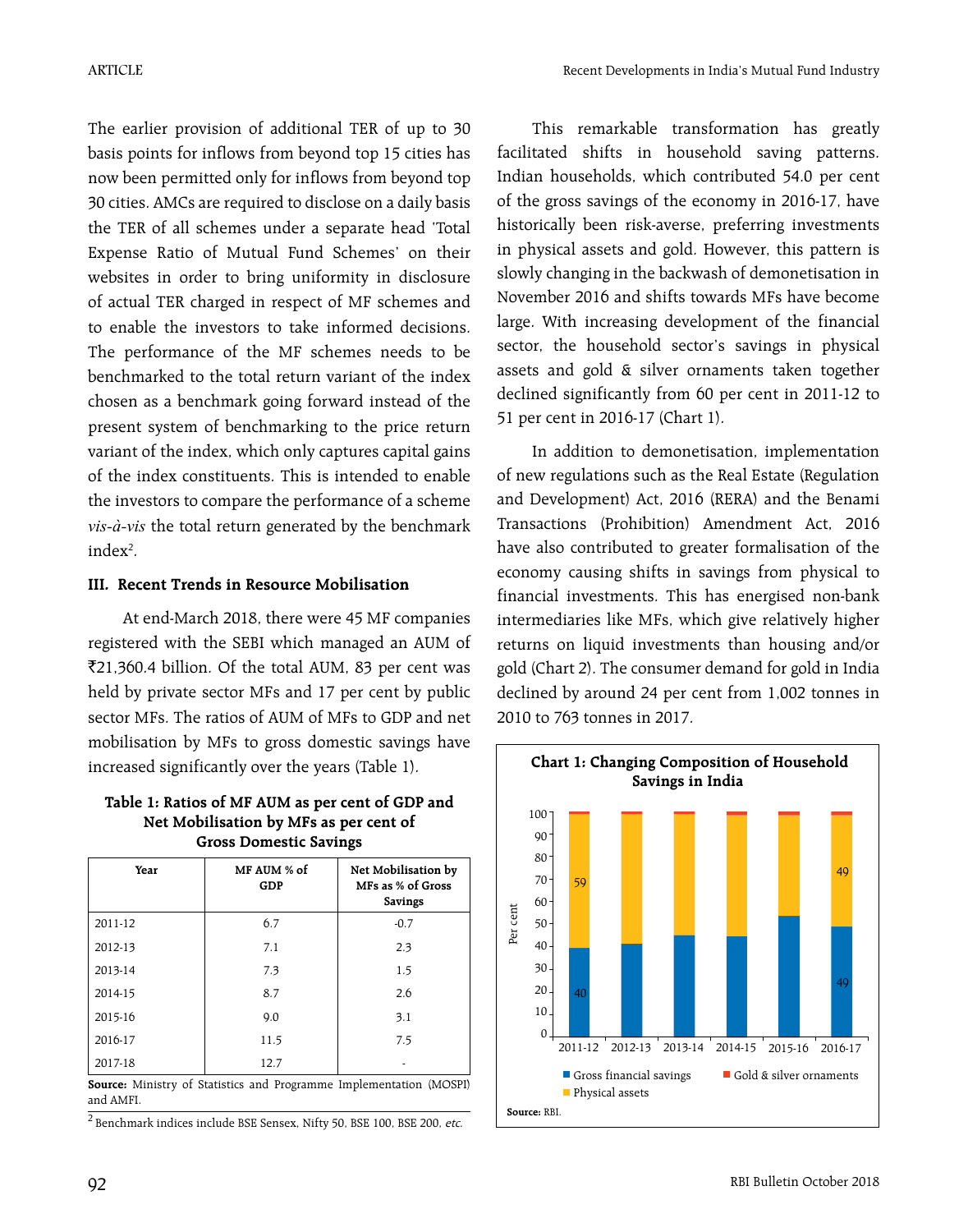

#### **III.1. Resource Mobilisation**

MFs appear to have emerged as a preferred investment avenue for individuals as well as corporates. While the flow of resources to banks generally declined during the period 2013-18, the flow of resources to small savings schemes registered modest increase. In comparison, the flow of resources to MFs and insurance companies registered a significant increase

during the period (Chart 3). During the period 2013- 2018, the CAGR of bank deposits and small savings were 11 per cent and 6 per cent, respectively, which was much lower than CAGR of AUM of MFs (25 per cent). Bank term deposits by corporates registered a much lower CAGR of 2 per cent during 2013-2017. Along with increasing levels of economic development, deep and liquid capital markets and sound regulations are

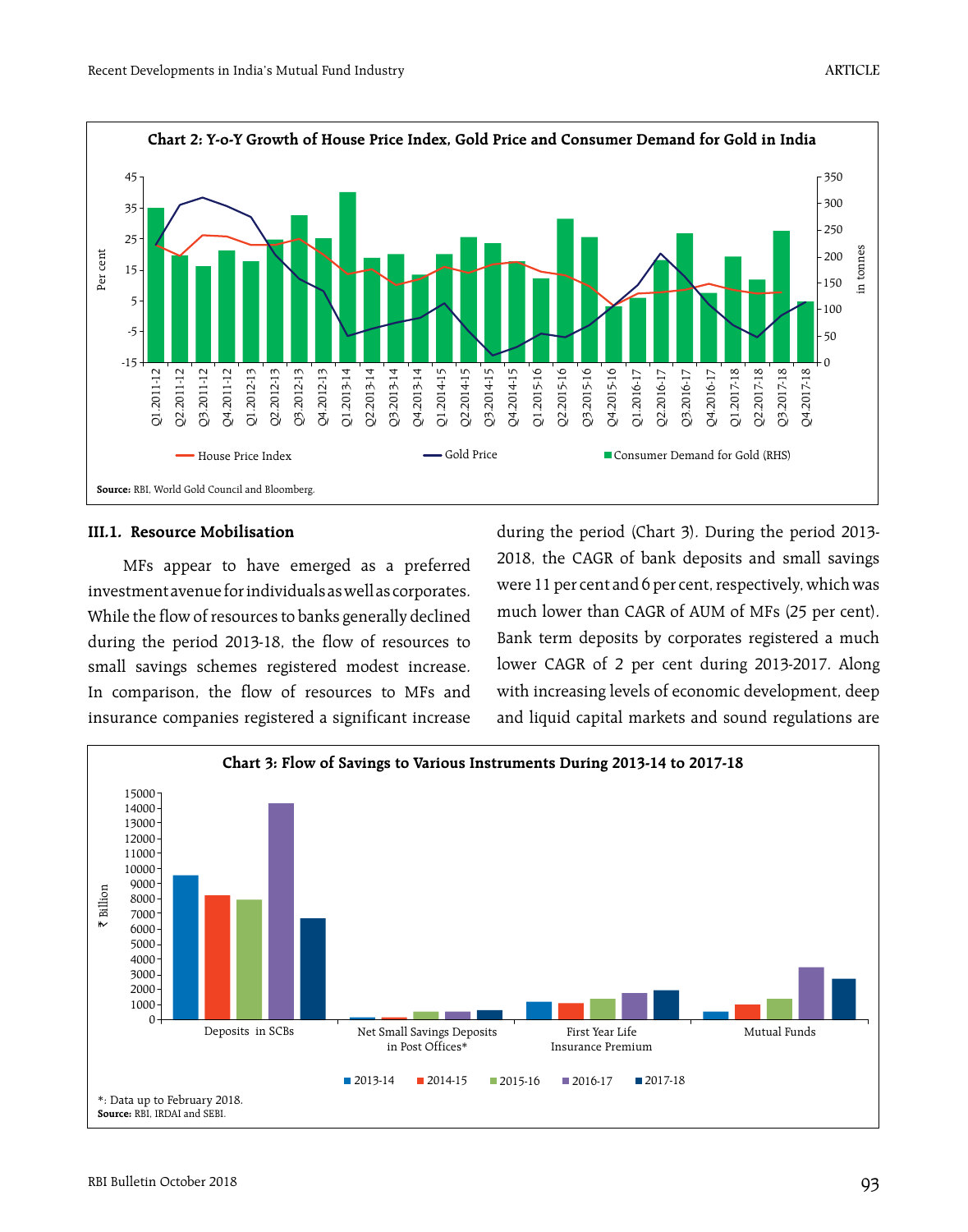| Year    | Bank<br>Deposit<br>$(1-3)$<br>years) | Bank<br>Deposit<br>$(3-5)$<br>years) | Post<br>Office<br>Monthly<br>Income<br>Scheme | NSC<br><b>VIII</b><br>issue | Post<br>Office<br><b>RD</b><br>Account | Post<br>Office<br>Time<br>Deposit<br>$(1$ year) |
|---------|--------------------------------------|--------------------------------------|-----------------------------------------------|-----------------------------|----------------------------------------|-------------------------------------------------|
| 2013-14 | 9.25                                 | 9.10                                 | 8.40                                          | 8.50                        | 8.30                                   | 8.20                                            |
| 2014-15 | 8.75                                 | 8.75                                 | 8.40                                          | 8.50                        | 8.40                                   | 8.40                                            |
| 2015-16 | 7.50                                 | 7.50                                 | 8.40                                          | 8.50                        | 8.40                                   | 8.40                                            |
| 2016-17 | 7.00                                 | 6.90                                 | 7.80                                          | 8.10                        | 7.40                                   | 7.10                                            |
| 2017-18 | 6.75                                 | 6.50                                 | 7.60                                          | 7.90                        | 7.20                                   | 6.90                                            |

#### **Table 2a: Bank and Post Office Deposit Rates (Yearly average returns)** (Per cent)

**Source:** RBI.

catalysing the change in preference of investors not only from metro cities but also from small cities. MF investments are also becoming broad-based in terms of spatial distribution and investor profile.

The bank deposit rates on 1-3 years declined by 250 basis points from 9.25 per cent in 2013-14 to 6.75 per cent in 2017-18. Similarly, interest rates on post office monthly income scheme and NSC VIII issue declined by 80 basis points and 60 basis points, respectively, during the same period (Table 2a). On the other hand, the CRISIL - AMFI Mutual Fund Performance Indices, which track the performance of various MFs adjusted for corporate actions, show that the returns on broader schemes

**Table 2b: CRISIL - AMFI Mutual Fund Performance Index (Yearly returns)**  $(n - \epsilon)$ 

|                                        | trei cellu     |                     |              |                |                         |      |                         |                |
|----------------------------------------|----------------|---------------------|--------------|----------------|-------------------------|------|-------------------------|----------------|
| Year                                   | Equity<br>Fund | <b>ELSS</b><br>Fund | Debt<br>Fund | Income<br>Fund | Money<br>Market<br>Fund | Fund | Liquid Balanced<br>Fund | Hybrid<br>Fund |
| 2013-14                                | 21.1           | 24.0                | 5.6          | 3.3            | 9.4                     | 9.4  | 18.5                    | 13.2           |
| 2014-15                                | 43.8           | 46.5                | 12.5         | 14.8           | 9.0                     | 9.0  | 37.2                    | 31.1           |
| 2015-16                                | $-6.7$         | $-7.7$              | 7.1          | 5.5            | 8.3                     | 8.2  | $-2.6$                  | $-1.3$         |
| 2016-17                                | 25.9           | 24.3                | 10.2         | 11.0           | 7.6                     | 7.2  | 22.1                    | 20.8           |
| 2017-18                                | 10.6           | 10.9                | 6.0          | 4.2            | 6.7                     | 6.7  | 8.9                     | 8.5            |
| CAGR<br>$(2013-14)$<br>to<br>$2017-18$ | 17.7           | 18.2                | 8.2          | 7.7            | 8.2                     | 8.1  | 16.1                    | 13.9           |

**ELSS:** Equity Linked Savings Scheme. **Source:** CRISIL.

over the last five years are higher than other financial instruments (Table 2b).

## **III.2 Investor Profile**

During the period 2013-18, average yearly funds mobilised by MFs was significantly higher at  $\bar{\tau}$ 1,812.2 billion as compared with  $\bar{x}$ 119.8 billion during 2008-13. Fund mobilisation by MFs reached a record in 2016-17, increasing by almost 3 times over the previous year, in the wake of demonetisation in November 2016 (Chart 4). However, there was a decline in fund mobilisation in 2017-18 mainly on account of higher

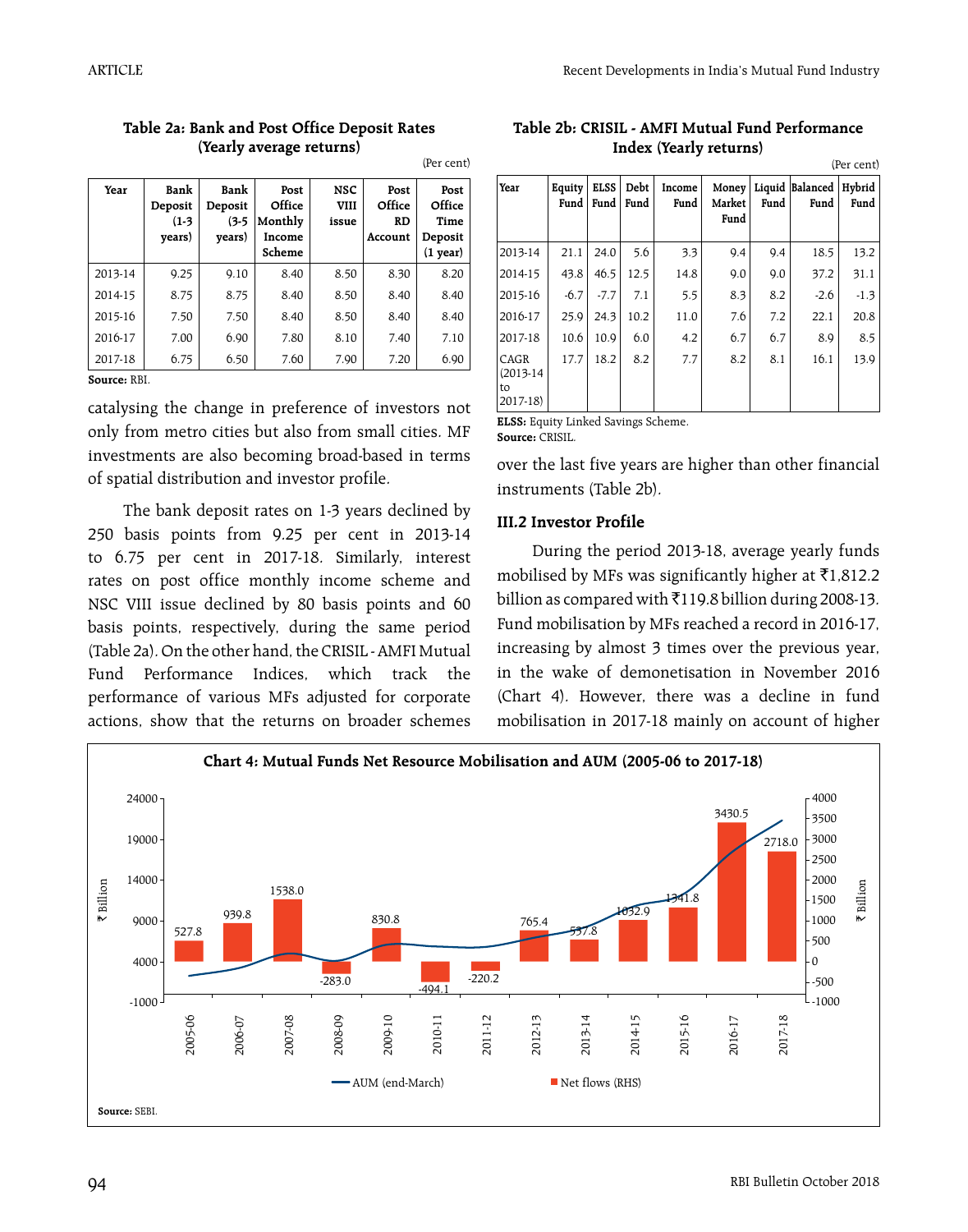

net outflows from debt/income schemes on higher redemptions by corporate/institutional investors.

Higher mobilisation through systematic investment plans (SIPs) has contributed significantly to the expansion of MFs in India. During 2017-18, SIPs' contribution increased by 53.0 per cent to  $\bar{C}$ 671.9 billion from  $\overline{5}439.2$  billion in 2016-17. Increasing investment from smaller cities (other than metros), which accounted for 18.7 per cent share in AUM of MFs at end-March 2018, and overwhelming interest from the new generation have been contributing to this phenomenal growth. With increasing fund mobilisation, the Indian MF industry has registered exponential growth of AUM during the last five years to ₹21.4 trillion at end-March 2018. The AUM of MF industry has witnessed a CAGR of 25 per cent during 2013-2018, which is considerably higher than CAGR of 7 per cent registered during 2008-2013.

The unit holding pattern shows that individual investors held 99.4 per cent of the total 7.1 crore accounts in the MF industry at end-March 2018. However, in terms of AUM of the industry, corporate investors have the largest share at end-March 2018, followed by high net worth individuals (HNIs) and retail investors. While the share of corporates in assets of MFs has been declining, there has been a steady increase in the share of HNIs and retail investors in the recent years (Chart 5). During 2013-18, the assets of HNIs and retail investors registered a CAGR of 27 per cent each as compared with the CAGR of 23 per cent for corporate investors. Corporates investments in MFs, which primarily consist of investment in debt/income schemes of MFs (79.7 per cent of their total investments in MFs), witnessed an unprecedented growth during 2016-17. Retail investors have higher investment in equity/growth-oriented schemes with a share of 71.7 per cent of their investments in MFs at end-March 2018. On the other hand, HNIs investments are diversified with an investment share of 44.4 per cent in debt/ income schemes and 40.7 per cent in equity-oriented schemes.

#### **III.3 Scheme-wise Profile**

Over the last four years (2014-15 to 2017-18), net flows were positive for all categories of MF schemes, except for funds invested in overseas schemes. Reversing the earlier trend of high concentration of fund mobilisations through debt/income schemes, there has been an increasing contribution to other schemes of the MFs since 2014-15 (Chart 6). Fund mobilisation under growth/equity oriented schemes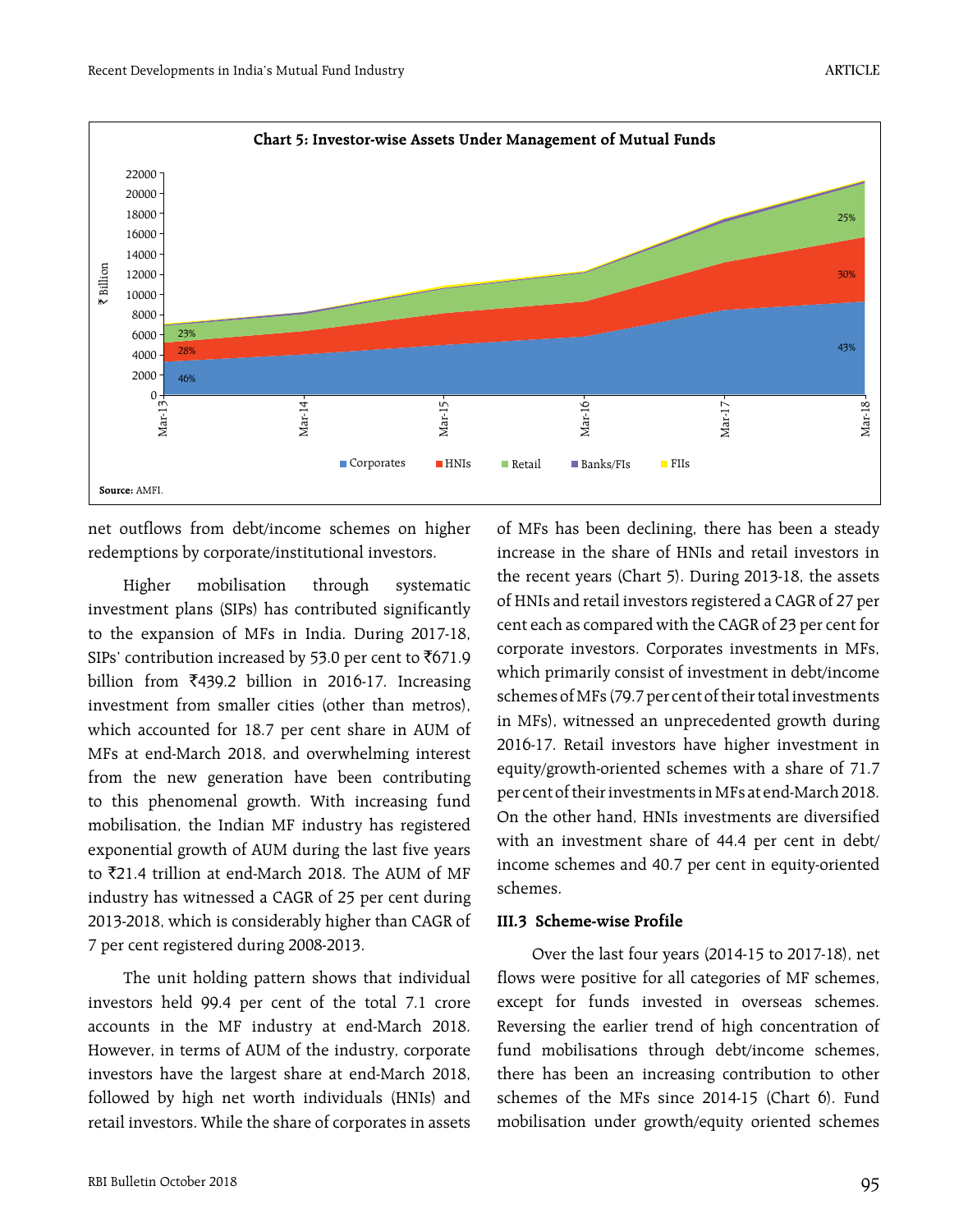

turned positive in 2014-15 and has been continuously registering higher net inflows, touching a peak of  $\bar{\tau}$ 1,710.7 billion in 2017-18, strongly backed by investments from retail investors and HNIs mainly due to buoyancy in stock market, increasing preferences towards equity shares along with SEBI's various initiatives. It has also been observed that flows into equity MFs tend to be higher even during episodes of market turmoil mainly on the back of greater presence of individual investors who invest in MFs for longerterm, making stable contributions through periodic investments. During 2017-18, monthly average number of SIP accounts opened was 0.97 million as against 0.63 million in the previous year. As at end-March 2018, there were about 21.1 million SIP accounts in existence. Measures announced in the Union Budget 2013-14, such as reduction in securities transaction tax (STT) on equities and MFs and easing of norms for the Rajiv Gandhi Equity Savings Scheme (RGESS) to enable first time investors to invest in MFs may have contributed to significant increase in resource mobilisation by MFs in equity/growth-oriented schemes in the recent years.

Mobilisation under income/debt-oriented schemes, which mainly comprise corporate bonds (37 per cent of AUM) and liquid/money market schemes (16 per cent of AUM), has remained positive during the last five years, barring 2017-18. During 2016- 17, fund mobilisation under debt/income schemes registered unprecedented growth with a record high mobilisation of  $\bar{\tau}$ 2,131.5 billion, constituting 62.1 per cent of the overall net resource mobilisation. However, the trend could not be sustained in 2017-18 following net outflows of 117.2 billion mainly due to higher redemptions by corporate/institutional investors. The higher share of corporate investors in debt/ income schemes leads to yearly fluctuations in fund mobilisation in these schemes with no clear trends, as corporates generally invest in MFs to manage their cash flows and liquidity requirements. This also results in higher redemption pressure, particularly in the case of liquid/money market schemes, at the end of every quarter in order to meet corporate tax payment obligations and dividend payments (Chart 7 a & b). In view of increasing risk from high redemptions, SEBI has mandated the AMCs to impose provisional restrictions during episodes of excessive redemption requests. Further, as a part of risk management framework, MFs need to carry out stress test of their portfolios, particularly for debt schemes. Liquid/ money market MFs are required to have effective liquidity management and carry out periodic stress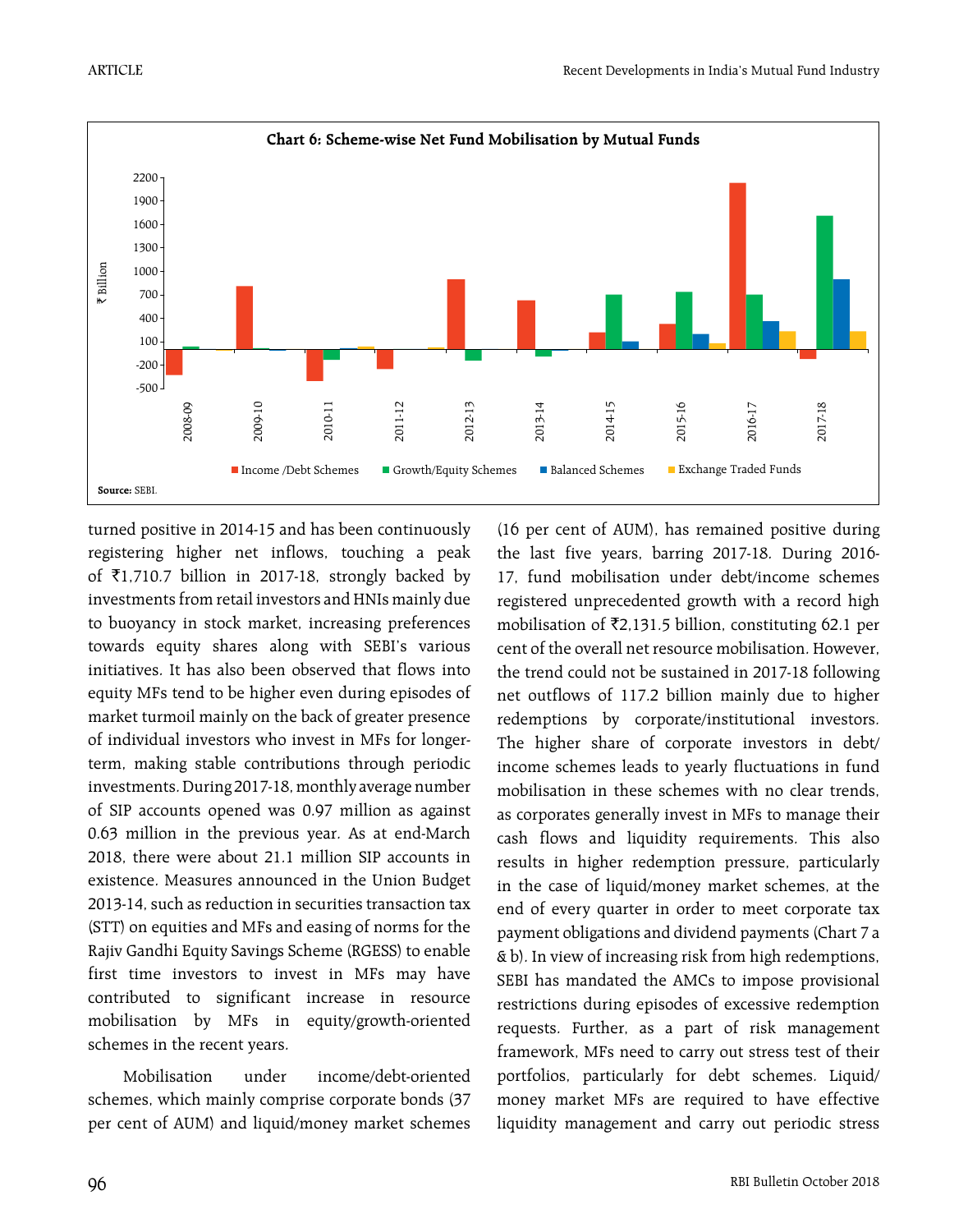

tests, at least once in a month or more frequently depending on the market conditions. This would help in evaluating potential vulnerabilities on account of sudden adverse developments and provide early warning signal regarding the health of the schemes.

Balanced schemes have also registered a steady increase in fund mobilisation mainly on the back of increasing participation from HNIs with a share of 54 per cent of AUM of the schemes followed by retail investors with 35 per cent share at end-March 2018. Similarly, Exchange Traded Funds (ETFs) are becoming more popular among corporate investors (corporates accounted for 86 per cent of ETF's AUM) and are witnessing significant increase in fund mobilisation from 2015-16 onwards, mainly supported by increasing contribution from retirement funds and disinvestment by GoI through ETF route.

In terms of number of schemes, income/debt schemes accounted for 67.9 per cent of the total 1998 MF schemes as at end-March 2018, followed by equity schemes (25.7 per cent) and ETFs (3.4 per cent). While income/debt schemes contribute a major portion of the total assets of MFs, the share of other schemes in the total assets has also increased over the last five years (Chart 8). During 2013-18, total assets under income/debt schemes grew at a CAGR of 18 per cent, which is considerably lower than CAGR of 60 per cent for balanced schemes, CAGR of 43 per cent for ETFs and CAGR of 34 per cent for growth/equity-oriented schemes. The relatively lower growth of AUM of debt/ income schemes in the recent years could, to an extent, be attributed to increase in long-term capital gains tax on transfer of MF units other than equity funds to 20 per cent along with increase in the holding period in respect of such units to 36 months from 12 months introduced in the Union Budget, 2014-15.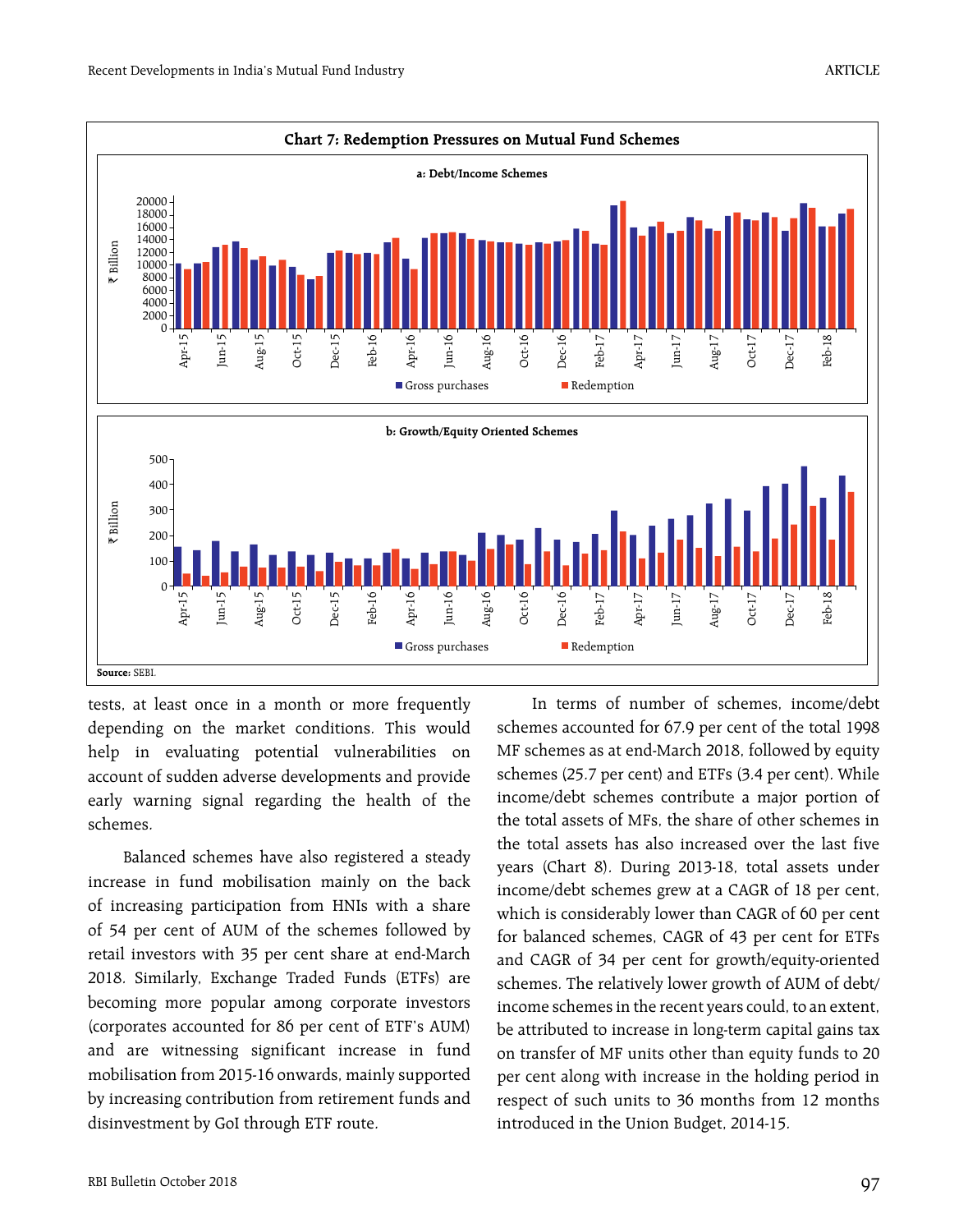

# **III.4 Investments in Equity, Debt and Money Market Instruments in India**

## *Equity Market*

MFs' investment in equities stood at  $\bar{\tau}8.9$  trillion at end-March 2018, which accounted for 6.2 per cent of market capitalisation of the BSE listed companies (2.8 per cent at end-March 2014). Of the total free float

market capitalisation<sup>3</sup>, the share of MFs was about 15 per cent. This increase has mainly been due to higher investments by MFs in equities in the last few years on the back of higher mobilisations by equity-oriented MF schemes. Top 10 sectors accounted for 76 per cent of the total equity assets of MFs (Chart 9). The banking and finance sector has the highest weight in MFs' portfolio.



3 Free-float market capitalisation of BSE 500 companies.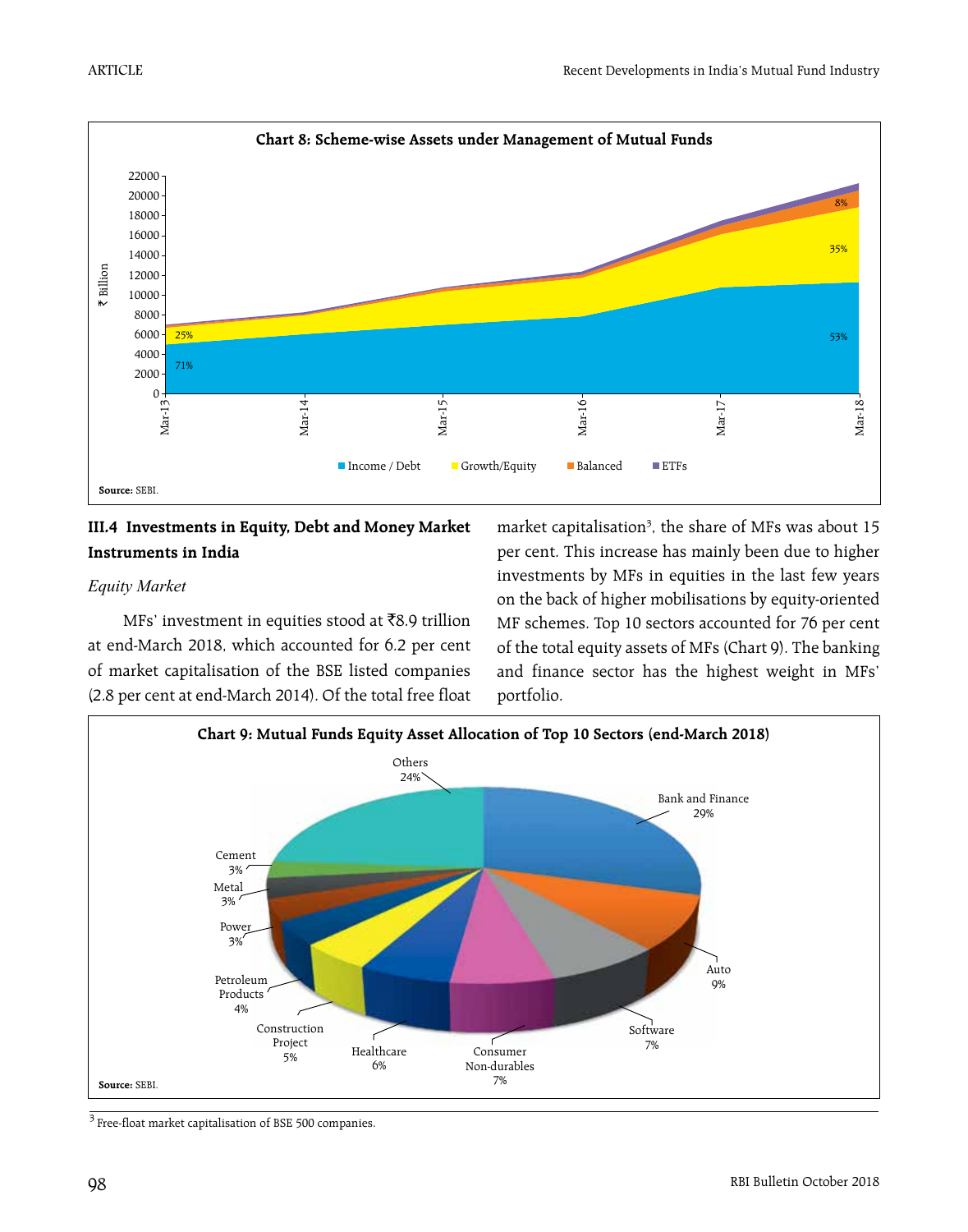

During the period 2014-15 to 2017-18, there was sustained net buying by MFs in the equity market, which lent support to the domestic equity market. The MFs have emerged as a counter balance to foreign portfolio investors (FPIs), especially during episodes of large net selling by FPIs. (Chart 10). During the period, the benchmark BSE indices also registered sharp increases. In terms of share in secondary market transactions, MFs accounted for 7.9 per cent of the monthly turnover on an average in the cash segment of the BSE during 2017-18 as compared to a lower share of 2.3 per cent in 2012-13.

Data on equity ownership pattern of BSE 500 companies suggest that MFs have fairly similar share in ownership of companies of different sizes, *i.e.,* 5-7 per cent. This is in contrast with FPIs, which have relatively higher share in the top 100 companies as compared to the top 101-500 companies (Chart 11).

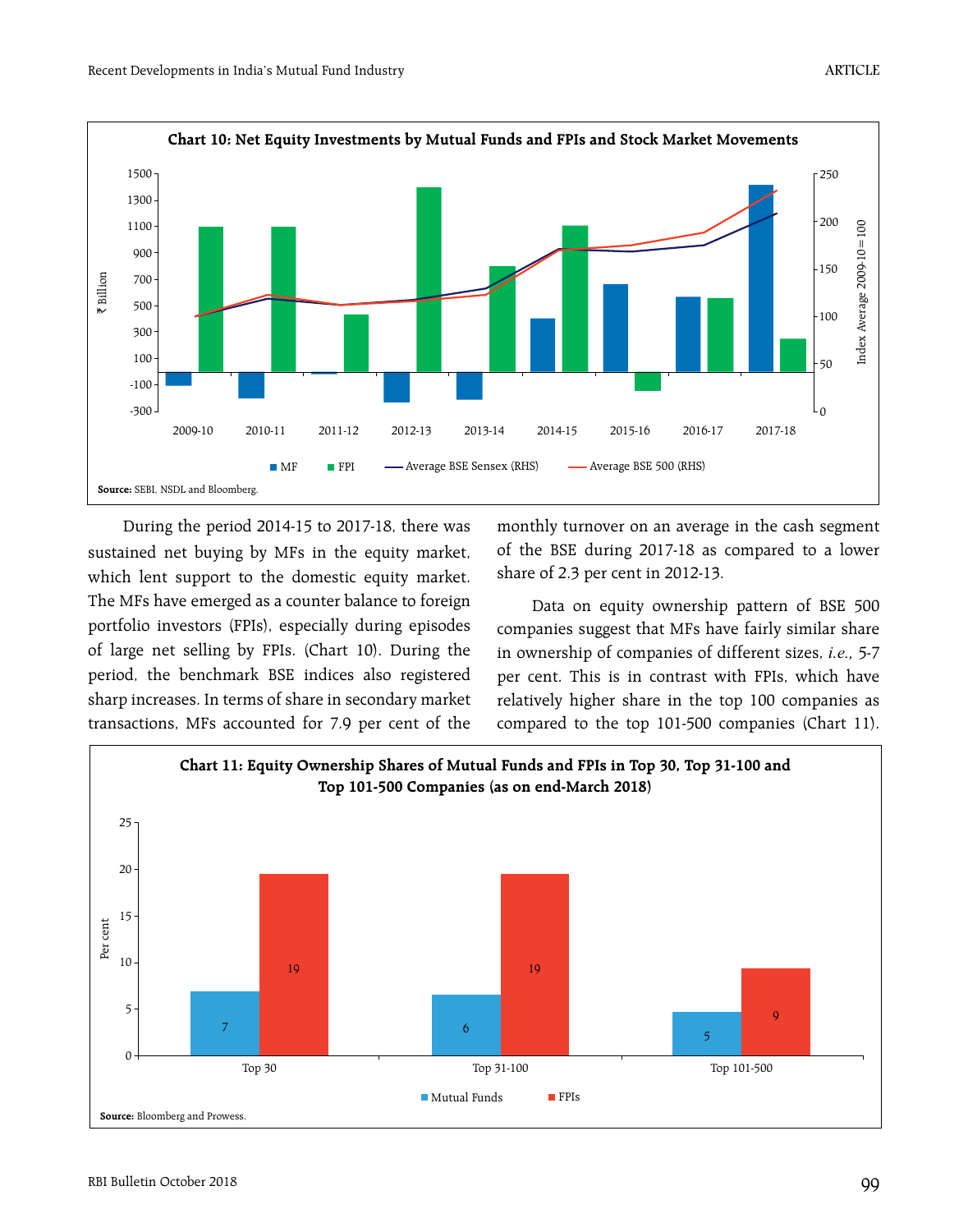

The preference of FPIs for larger companies possibly results in MFs having a significant influence on share price movements of top 101-500 companies.

In the primary market, MFs' investments in the public issues<sup>4</sup> have risen, particularly since 2015-16, as more number of companies came up with their public issues to take advantage of the buoyant secondary market conditions. During 2017-18, MFs' investment accounted for 14.4 per cent of the total size of public issues (Chart 12).

## *Debt and Money Markets*

MFs have historically been investing more in debt than in equity market on account of greater mobilisations under debt/income schemes. The debt assets of MFs mainly comprise corporate debt and money market instruments with a share of 49.1 per cent and 41.2 per cent, respectively, as at end-March 2018. The debt portfolio of MF industry has witnessed a shift towards corporate debt instruments, which include floating rate bonds (FRBs), non-convertible debentures (NCDs) and PSU bonds (Chart 13). MFs' investment in corporate bonds as a share of total



outstanding corporate bond issuances nearly doubled to 22.7 per cent at end-March 2018 from 11.8 per cent at end-March 2014.

MFs' investments in money market instruments include treasury bills, commercial paper (CP), certificates of deposit (CDs), CBLO, *etc*. A shift in their investments from CDs to CPs is clearly evident mainly due to the rising dependence of the commercial sector on non-bank sources of credit (commercial papers, corporate bonds, *etc*.) in the backdrop of asset quality concerns facing banks and the associated sluggish growth of bank credit as well as search for higher returns by the MFs (Chart 14). The share of MFs in outstanding money market instruments is significant at present (Chart 15). MFs are the biggest lenders in the CBLO segment accounting for 63.2 per cent of the total lending.

## **III.5 India's Mutual Fund Industry in the Global Context**

The global MF industry has witnessed steady expansion in size over the years on the back of higher levels of economic development, deep and liquid capital markets and emergence of defined contribution systems that encourage participants to invest in MFs in

<sup>4</sup> Includes investments by MFs in initial public offers (IPOs) and follow-on public offers (FPOs) as anchor investors and as Qualified Institutional Buyers (QIBs).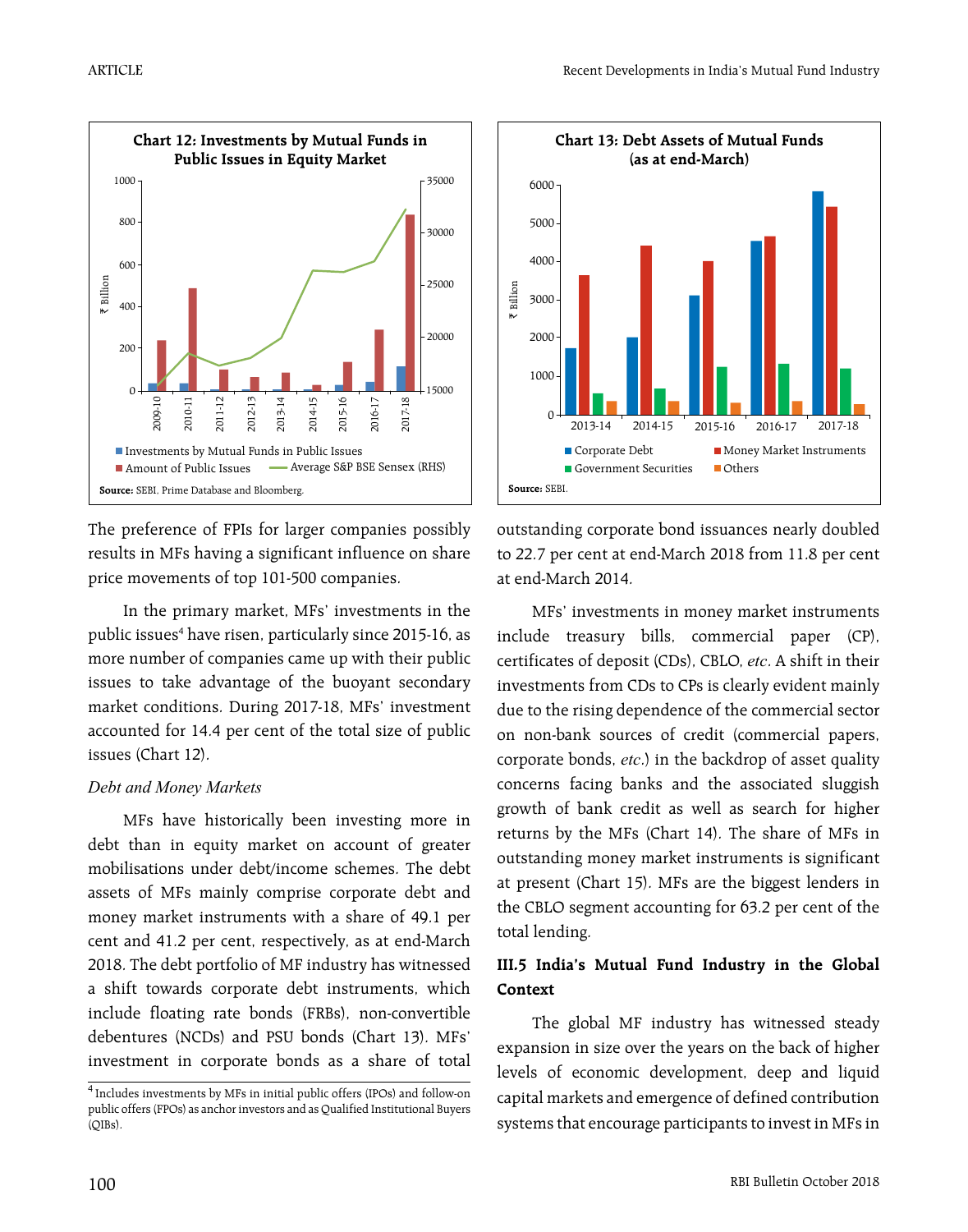

an atmosphere of investor friendly robust regulation. According to the Investment Company Institute, global MF assets (open-end fund) registered an increase of 16.2 per cent in 2017-18 to reach a level of \$53.9 trillion at end-March 2018. Top 5 countries accounted for 69.1 per cent of total global assets of MFs at end-March 2018. With assets of \$24.3 trillion, the US MF industry was the largest in the world, accounting for a share of 45.1 per cent of the total global MF



assets at end-March 2018. In comparison, MFs in Asia accounted for 12.7 per cent of total global MF assets (Chart 16).

India is among the top 20 countries in the world in terms of share in total global MF assets (it accounts for about 0.6 per cent of total global MF assets) (Chart 17). Its AUM/GDP ratio (11.8 per cent), which is a measure of penetration, however, is low relative to

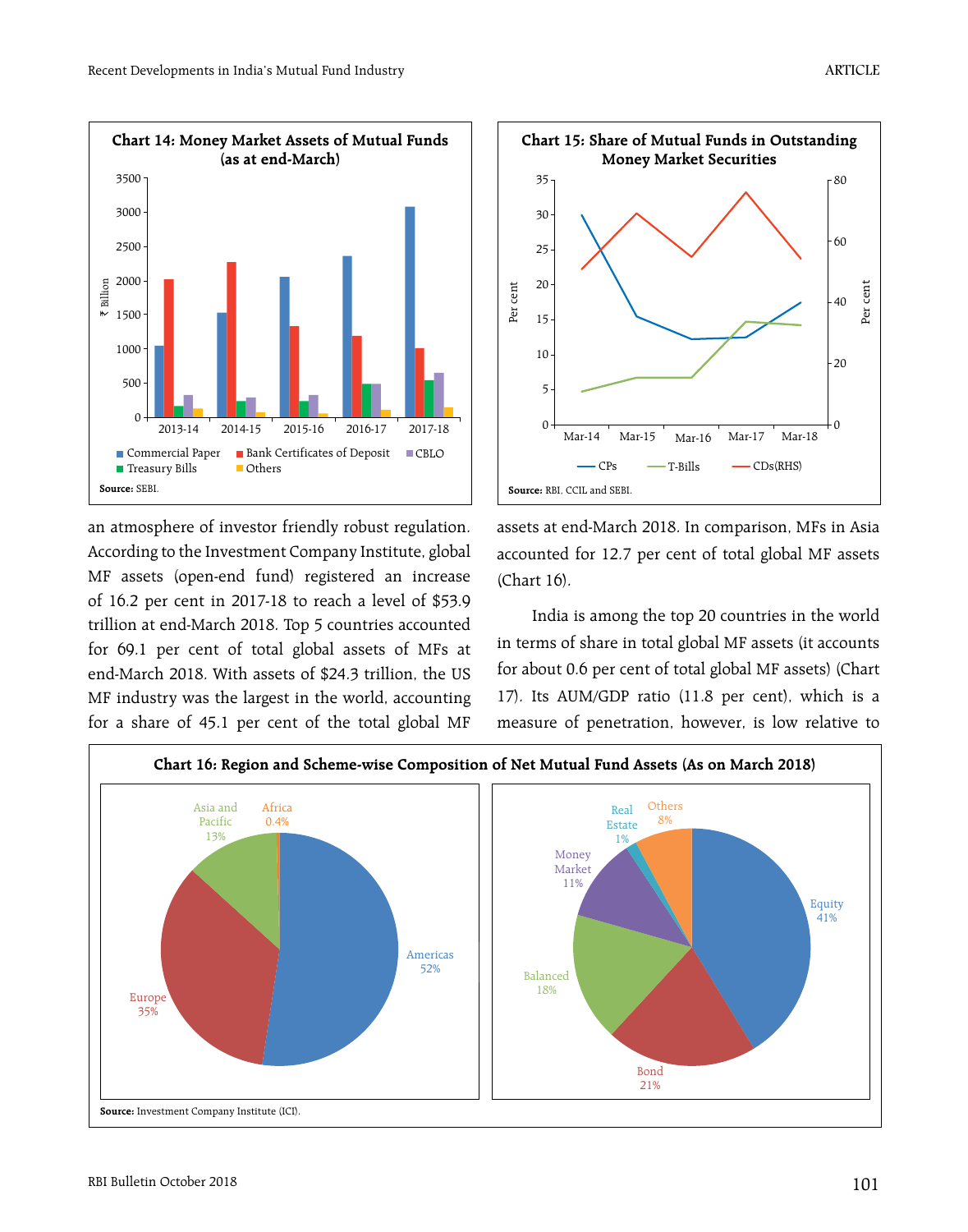

several emerging market peers (Chart 18). In terms of growth in AUM, India's MF industry's growth of 41.6 per cent in 2017 was nevertheless one of the highest in the world. Globally, the composition of MF assets shows that at end-March 2018, equity constituted a major share of 41.3 per cent (32.8 per cent in India). MFs' assets under bonds in India at 32.4 per cent is much higher than 20.6 per cent globally.

## **Conclusion**

The MF industry in India has emerged over time as one of the fastest growing and competitive segments of the financial system. Notwithstanding higher risks in such investments, MFs have been attracting investors due to their professional management and the scope for earning better returns relative to traditional saving instruments. A robust regulatory